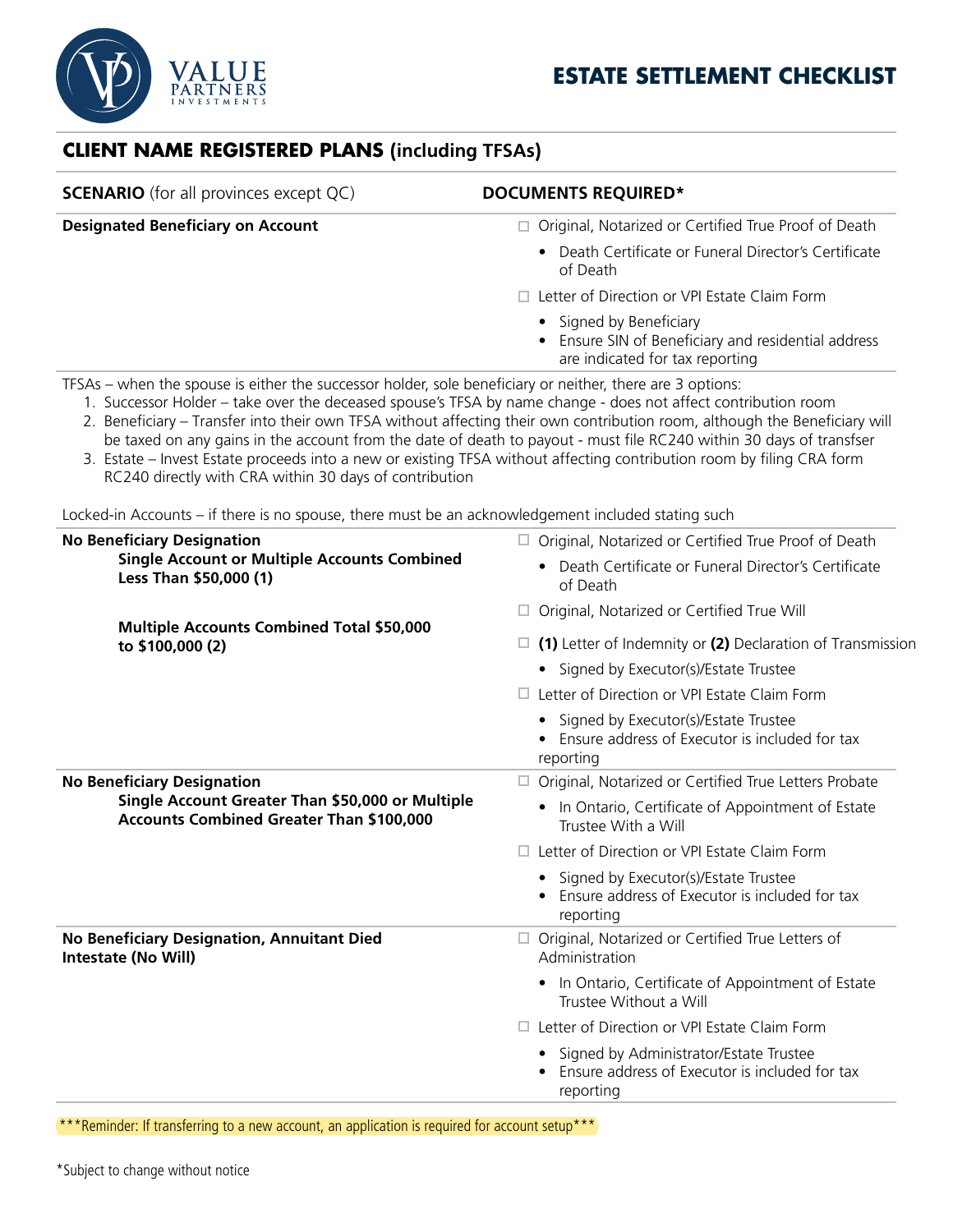

## **NON-REGISTERED (CASH) ACCOUNTS**

| <b>DOCUMENTS REQUIRED*</b>                                                                                                                                       |
|------------------------------------------------------------------------------------------------------------------------------------------------------------------|
| Original, Notarized or Certified True Proof of Death                                                                                                             |
| Death Certificate or Funeral Director's Certificate<br>of Death                                                                                                  |
| $\Box$ Surviving account holder's SIN or foreign social<br>security number residential address                                                                   |
| • For tax reporting purposes                                                                                                                                     |
| All JTWROS accounts will be transferred to a new account set up in the name of the surviving account holder at cost (book                                        |
| If the deceased's share of the account assets are<br>less than \$50,000 - See document requirements for<br>Individual Cash Accounts Less than \$50,000           |
| $\Box$ If the deceased's share of the account assets are<br>greater than \$50,000 - See document requirements<br>for Individual Cash Accounts Less than \$50,000 |
| $\Box$ If the deceased tenant died intestate (without a Will)<br>- See document requirements for Individual Investor<br>Died Intestate (No Will)                 |
|                                                                                                                                                                  |